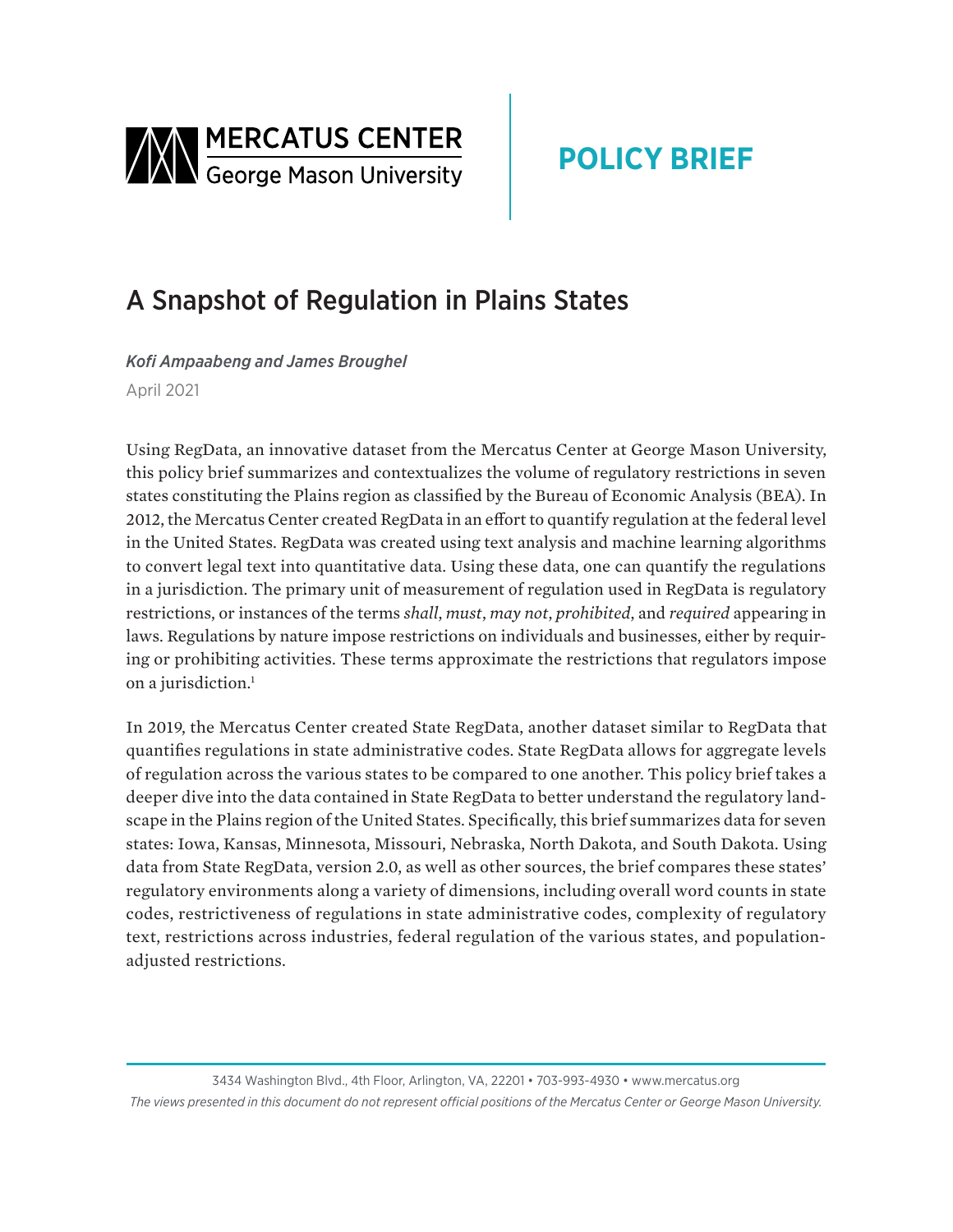<span id="page-1-0"></span>The analysis presented here provides new insights into the size and scope of regulation across the Plains region, which should prove useful to academics, policymakers, and even the regulators themselves as they seek to understand the consequences of the regulatory state in America.

## **WORD AND RESTRICTION COUNTS AND COMPLEXITY IN STATE REGULATIONS**

Almost every state in the country has a regulatory code where its administrative laws are housed.<sup>[2](#page-8-0)</sup> Regulations are distinct from traditional laws written by legislators in that they are written mostly by unelected officials working at executive branch agencies that are delegated lawmaking powers from elected representatives in a legislature. Executive branch agencies are typically run by political appointees (although sometimes they are run by elected officials), and the staff who work at agencies are career civil servants. Thus, the administrative laws (i.e., regulations) written by these officials are different from statutes written by legislators in that there is generally no direct line of accountability from voters to the writers of these laws.

Perhaps the simplest way to compare states' regulatory environments is to count the words in each states' administrative code (figure 1). For example, the Iowa administrative code contains more than 9.8 million words, while Kansas's administrative code contains just 3.2 million words. Other than Iowa, all states in the Plains region have fewer words in their administrative rules than the national average of 9.2 million words. In fact, by word count, Kansas is the least regulated state in the nation, followed by South Dakota and North Dakota.



#### Figure 1. Word Counts in Plains State Administrative Codes (Millions)

Source: Patrick A. McLaughlin et al., "State RegData 2.1" (dataset), QuantGov, Mercatus Center at George Mason University, Arlington, VA, 2020, [https://quantgov.org/state-regdata/.](https://quantgov.org/state-regdata/)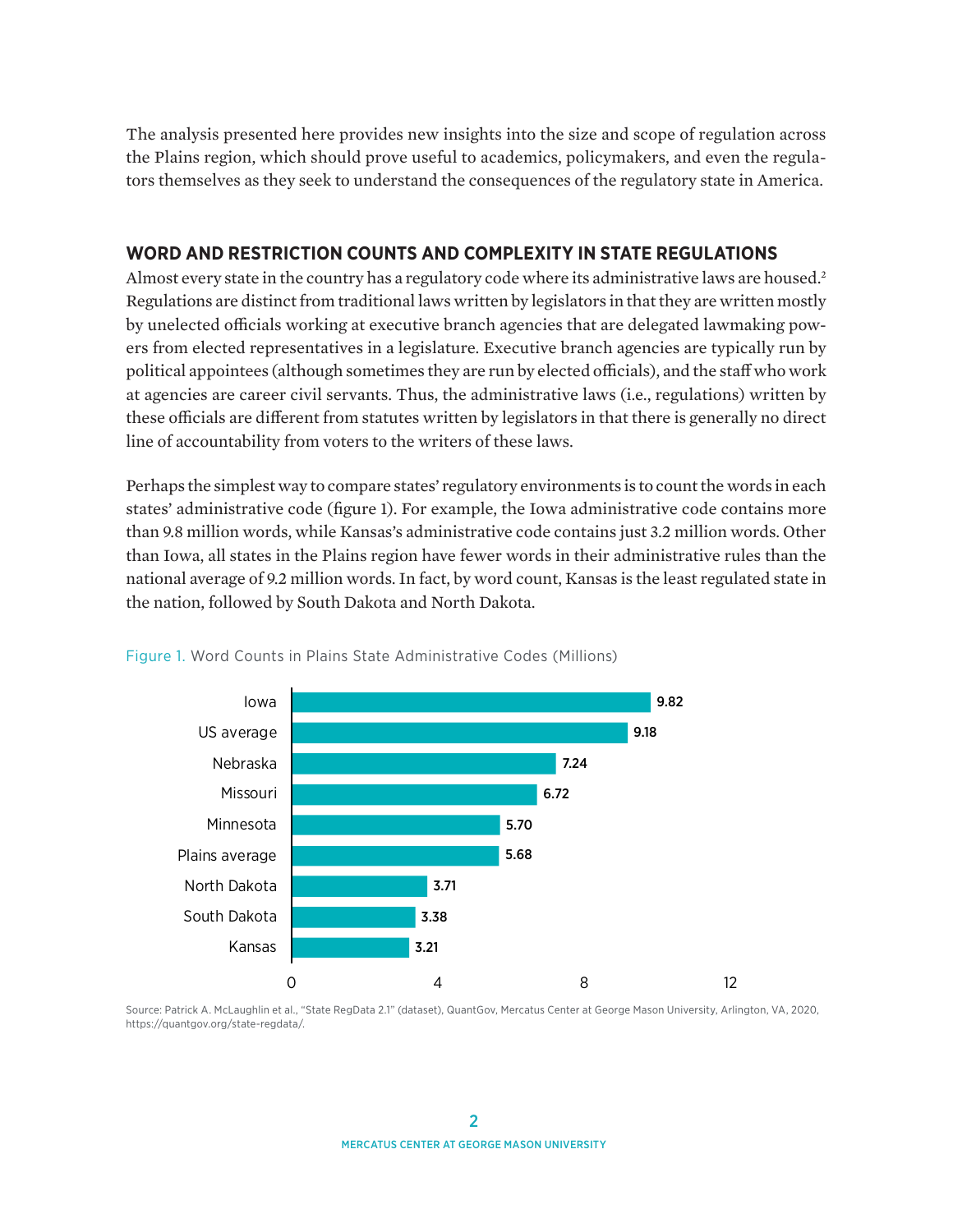

<span id="page-2-0"></span>Figure 2. State Regulatory Restrictions in the Plains Region

Source: McLaughlin et al., "State RegData 2.1."

If one instead counts the restrictive terminology in administrative codes, then Iowa remains the most regulated Plains state with 160,603 restrictions. South Dakota has the fewest regulatory restrictions with 43,251 restrictions (see figure 2).

Highly complex regulations can create confusion and can be misunderstood by regulated entities. RegData measures the complexity of regulatory text by borrowing the Shannon Entropy score concept from the field of information theory. Shannon Entropy is a measure of the average information contained in a document. Documents with lower Shannon Entropy scores are less complex and easier to read than those with higher scores. Higher scores mean that the content of a document spans a wider range of topics and concepts. Documents with high entropy scores therefore contain more information and would therefore require more mental bandwidth to understand and perhaps be more costly to comply with as well. There is no standard interpretation of the value of this measure. However, as a rule of thumb, documents with higher Shannon Entropy scores are more difficult to read because they introduce more varied information. As a point of reference, Shakespeare plays typically have a Shannon Entropy score of 9.0 to 9.5[.3](#page-8-0)

Using the Shannon Entropy score, we notice that the complexity of the regulatory text varies somewhat across most of the states in the Plains. Minnesota has the most complex regulations in the Plains region, whereas South Dakota has the least complex regulations (figure 3).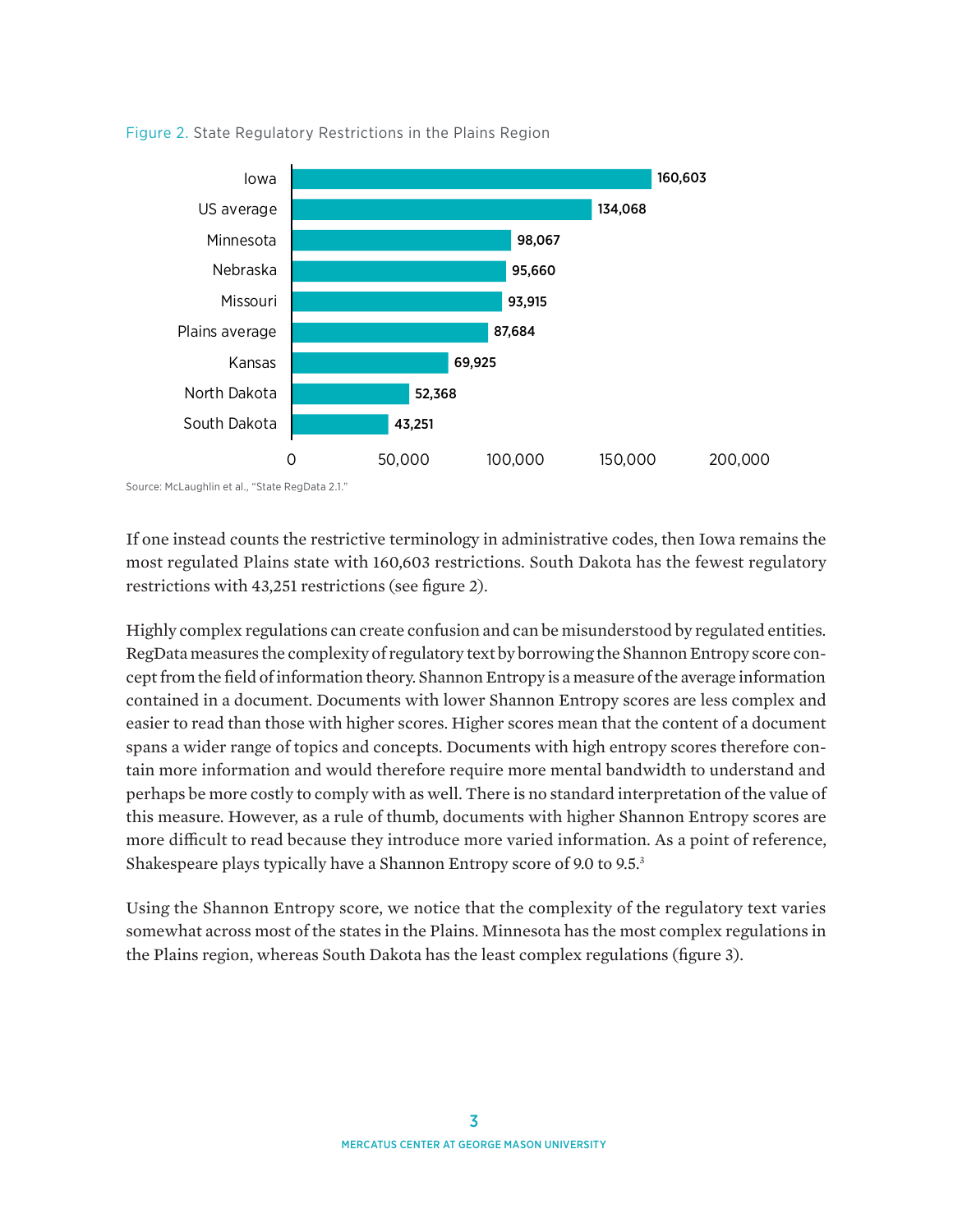<span id="page-3-0"></span>



Shannon entropy score

## **REGULATION OF INDUSTRY AT THE STATE AND FEDERAL LEVELS**

Another way to analyze the regulatory systems in these states is to look at industries that are targeted by state and federal regulation. RegData was created using machine learning algorithms that are trained to identify text relevant to particular industries. When the probability that a certain piece of legal text applies to a particular industry is combined with regulatory restriction data, one can produce an estimate of the regulatory restrictions targeting particular sectors of the economy. Figure 4 provides state regulatory restriction information for select industries.[4](#page-8-0) It shows clearly that the number of regulatory restrictions varies widely both within and across states. In other words, for particular industries, some states impose far more regulation than others. And within particular states, some industries are far more regulated than others.

A few interesting observations can be made about the data in figure 4. North Dakota and Minnesota tend to regulate their chemical and petroleum and coal products manufacturing industries more heavily than other states in the Plains region (and more than the average for US states). Across the Plains region, waste management is the most regulated of these industries on average, facing a regional average of 5,014 restrictions. How restricted this industry is varies dramatically by state, however. Iowa has 9,078 industry-relevant restrictions for the waste management industry, whereas South Dakota has just 628 restrictions.

The variation in the number of restrictions on different industries across this region could be explained by the relative importance of each sector to each state's economy, though this is not always the case. Without assuming any direct causal relationship between the volume of regula-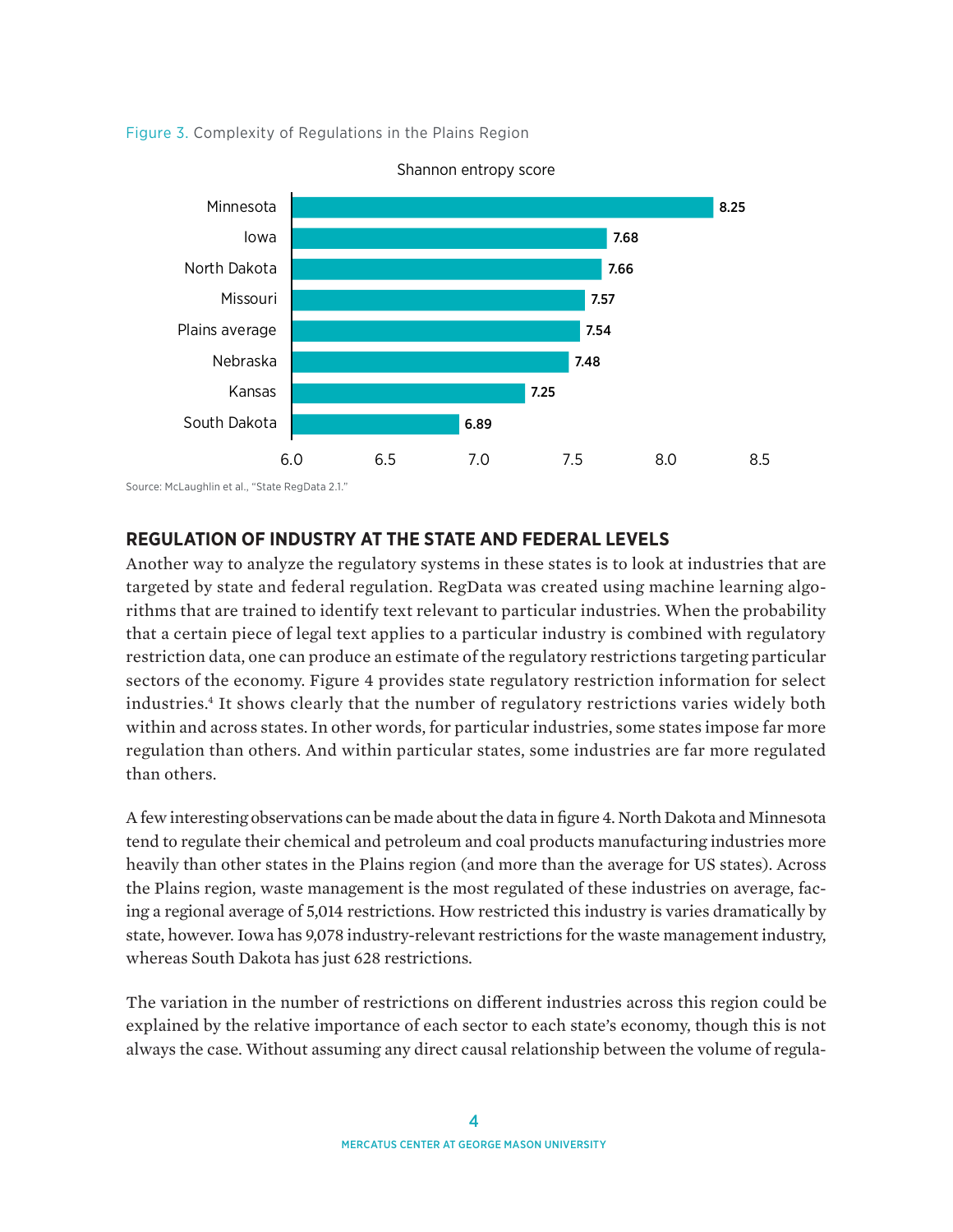

#### <span id="page-4-0"></span>Figure 4. State Regulatory Restrictions for Select Industries in the Plains States

Source: McLaughlin et al., "State RegData 2.1."

tions that falls on an industry and that industry's contribution to GDP, in figure 5 we present the percentage of state GDP contributed by each of these industries for the seven states. In North Dakota, waste management and petroleum and chemical manufacturing contribute a small portion of state GDP even though they are all highly regulated industries. Meanwhile, real estate is important in all the states' economies and is lightly regulated in all states too.

States also vary in terms of the degree to which their economies are targeted by federal regulation. For example, the average number of regulatory restrictions of the seven states reviewed here is 87,684. By comparison, there are approximately 1.08 million regulatory restrictions in the US *Code of Federal Regulations*. [5](#page-8-0) Therefore, it is quite possible that federal regulations have a larger impact on these states' economies than do those states' own regulatory restrictions.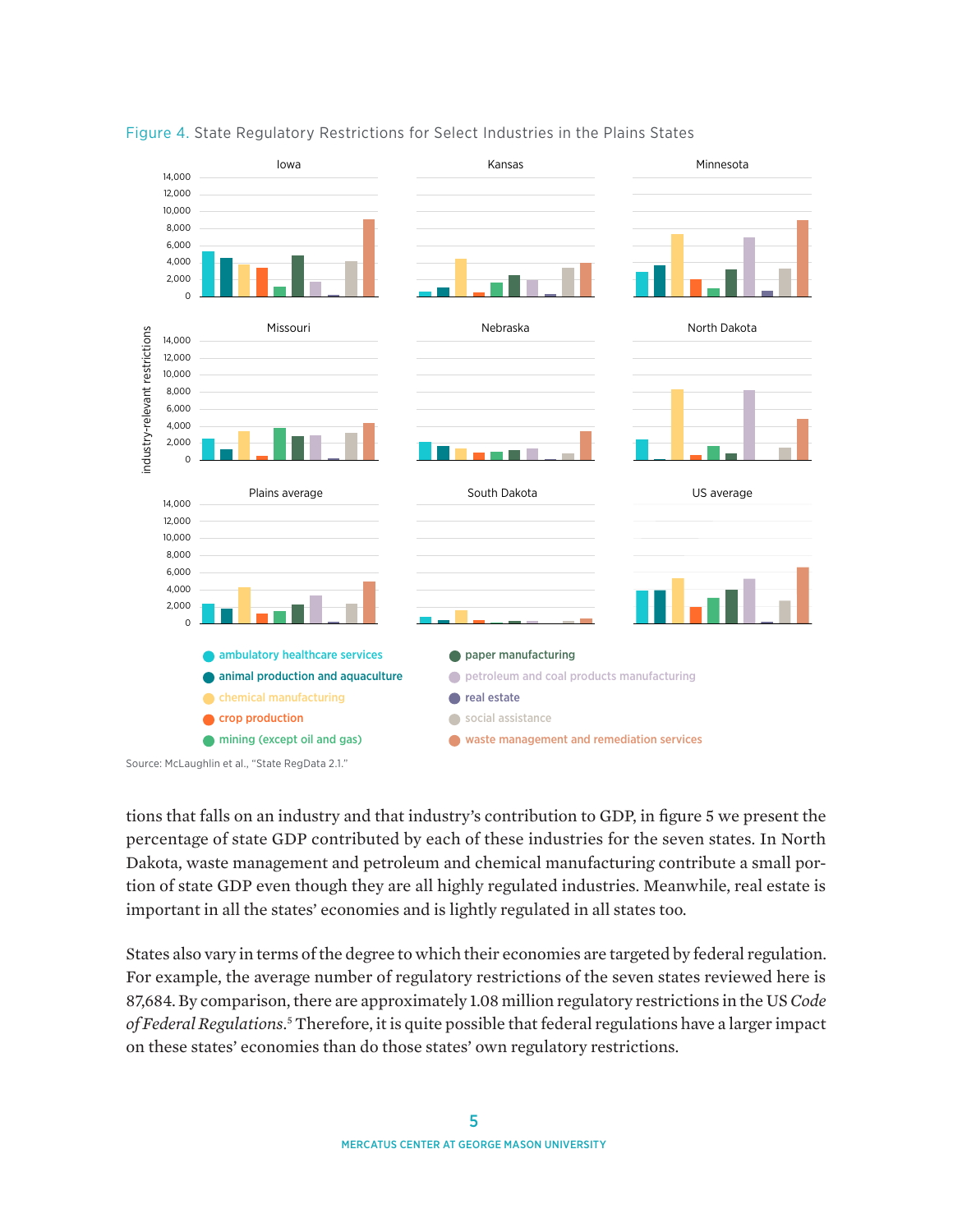

#### <span id="page-5-0"></span>Figure 5. Contribution to State GDP of Select Industries

Source: "GDP by State," Bureau of Economic Analysis, accessed May 26, 2020, <https://www.bea.gov/data/gdp/gdp-state>.

The Mercatus Center has also produced data to better understand the degree to which federal regulation targets states. By weighting estimates of industry-relevant federal restrictions according to how important various industries are to states' gross state product, the Federal Regulation and State Enterprise (FRASE) index ranks the states in terms of how regulated they are by the federal government (figure 6). Nebraska receives a score of 1.24. This ranking is scaled relative to the nation as a whole, which receives a score of 1.00, so a score of 1.24 means that Nebraska's industries are targeted by federal regulation 24 percent more than industries across the nation as a whole are.

### **REGULATION AND POPULATION**

There are also reasons to believe that more populous states might tend to have more regulation than less populous states.<sup>6</sup> For example, more populous states might have more industries, so some forms of regulation may not be necessary in less populous states. It may be that larger populations require more regulation. Finally, some scholars posit that there are fixed costs associated with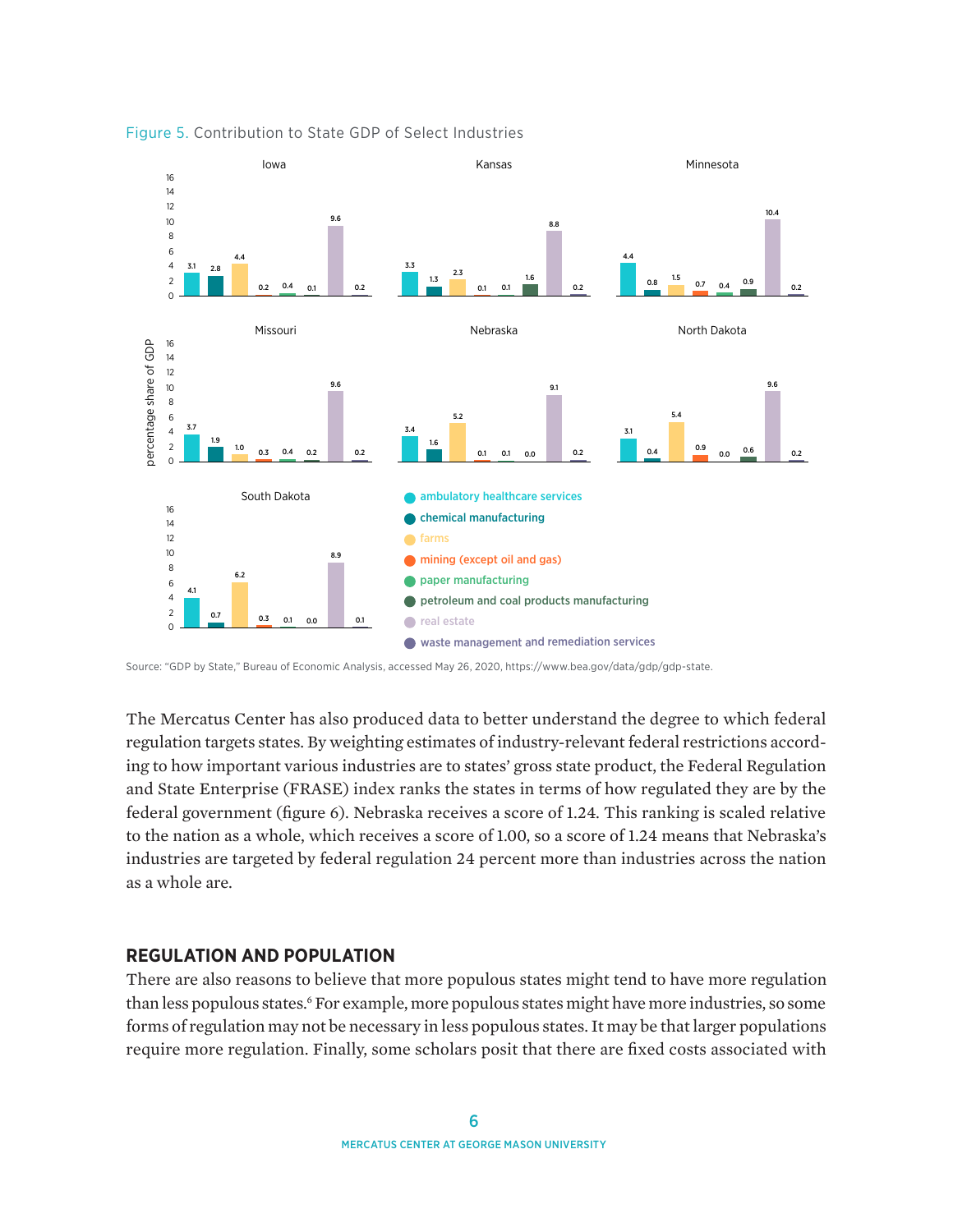

<span id="page-6-0"></span>Figure 6. Relative Federal Regulatory Burden by State in the Plains Region

Note: The score for the United States is one.

Source: QuantGov, "2017 FRASE Index" (dataset), accessed March 17, 2020, [https://www.quantgov.org/download-interactively.](https://www.quantgov.org/download-interactively)

Figure 7. Population-Adjusted Regulatory Restrictions for Plains States



population-adjusted regulatory restrictions

Source: McLaughlin et al., "State RegData 2.1"; Census Bureau, "2018 ACS 1-Year Estimates" (dataset), Summary File Data, American Community Survey,<https://www.census.gov/programs-surveys/acs/data/summary-file.html>.

regulating and that larger populations are able to absorb these fixed costs more easily by spreading them across a greater number of people[.7](#page-8-0) Therefore, more populous states could be expected to have more regulation because it is relatively cheaper for them to impose regulation compared with less populous states. For these reasons, it could make sense to adjust for population when reporting regulatory restrictions. Figure 7 shows the number of regulatory restrictions for each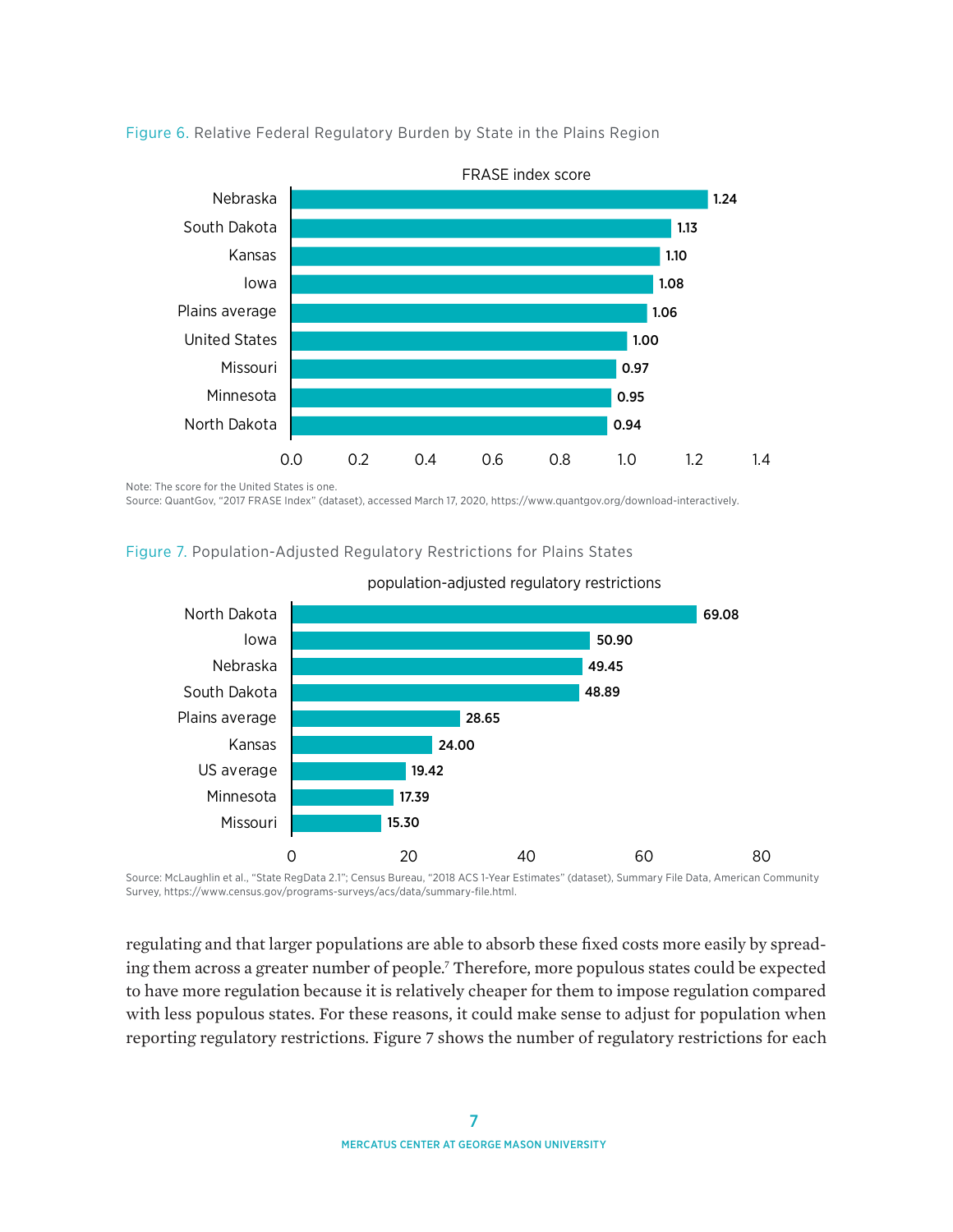<span id="page-7-0"></span>



Source: "GDP & Personal Income," Bureau of Economic Analysis, accessed March 19, 2020, [https://apps.bea.gov/iTable/index\\_regional.cfm](https://apps.bea.gov/iTable/index_regional.cfm).

thousand residents in each of the Plains states. North Dakota (69.08 restrictions per 1,000 residents) is the most regulated state in the Plains region, adjusting for population. By this measure, Missouri (15.30) is the least regulated state in the Plains region. On average, states in the Plains region are more regulated (28.65) than the national average (19.42), controlling for population.

Figure 8 shows the GDP per capita for each of these states. Whereas Missouri has the fewest restrictions per capita, it also has the lowest GDP per capita.<sup>8</sup> Again, we stress that we are not attempting to establish a causal relationship between regulation and GDP, but merely putting the volume of regulatory restrictions in the context of the local economies.

## **CONCLUSION**

There are a variety of ways in which one can compare the regulatory environments across states, as this policy brief has done for states in the Plains region of the United States. We have looked at word counts in state administrative codes, regulatory restriction counts, complexity of regulations, restrictions targeting industries in these states, the extent to which federal regulation targets each state's industries, and the population-adjusted volume of state regulation.

Each of these metrics has its own advantages and disadvantages. All told, the amount of regulation in the states is considerable. Further research will help gauge how levels of regulation are evolving in these states over time and what this evolution implies. This snapshot of state regulations, however, provides a glimpse into the reach of various kinds of regulation in the Plains region.